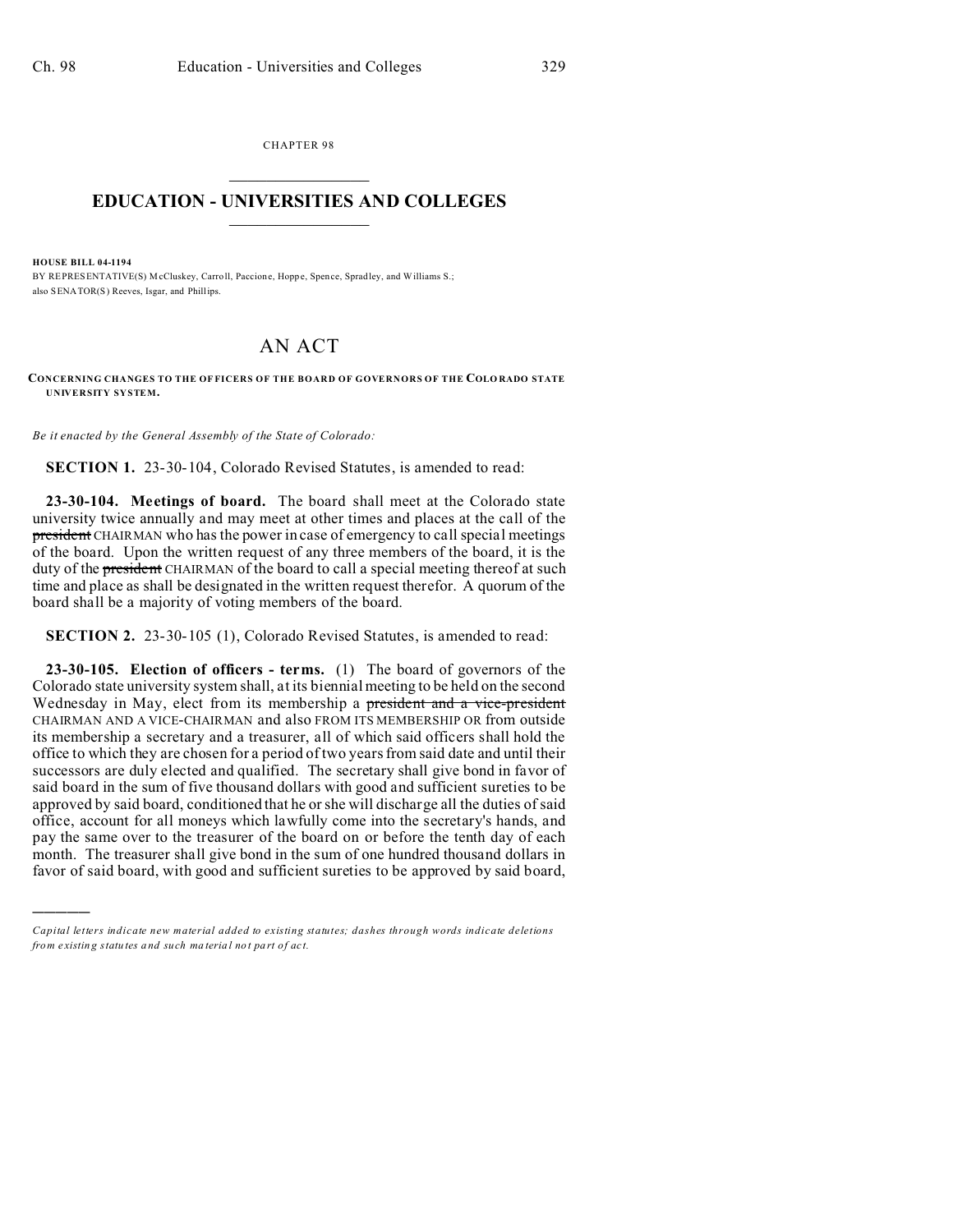conditioned that he or she will safely keep and account for all moneys received by the treasurer and pay the same out only on warrants of the board of governors of the Colorado state university system, signed by its president CHAIRMAN and countersigned by its chief financial officer.

**SECTION 3.** 23-30-108, Colorado Revised Statutes, is amended to read:

**23-30-108. Warrants signed by whom.** All expenses of the board of governors of the Colorado state university system shall be paid from the amounts duly set aside by the board for said purpose by warrants duly signed by its president CHAIRMAN and countersigned by its chief financial officer as appointed by the board.

**SECTION 4.** 23-31-120 (1) and (2), Colorado Revised Statutes, are amended to read:

**23-31-120. Current expenses, how paid.** (1) The current expenses of the board of governors of the Colorado state university system, the Colorado state university, and the experiment station shall be paid from the amounts duly set aside by the board for said purpose, by warrants drawn on the treasurer of said board, duly signed by its president CHAIRMAN and countersigned by its secretary. The secretary shall collect all moneys due the university on account of any fees, sales of stock, property, and farm produce and pay the same over to said treasurer, taking a receipt therefor.

(2) It is the duty of the controller when any funds are available for the use and benefit of the university, upon an order signed by the president CHAIRMAN and countersigned by the secretary of the board of governors of the Colorado state university system in favor of the treasurer of the board, to issue a warrant upon the state treasurer in favor of the treasurer of the board.

**SECTION 5.** 23-31-122, Colorado Revised Statutes, is amended to read:

**23-31-122. Permanent fund of college.** The state treasurer is hereby authorized to have transferred upon his or her books ten percent of the gross receipts from the sale of public lands granted to the state of Colorado for the use and benefit of the Colorado state university, the amount so transferred to be computed upon the total amount of receipts received by the state of Colorado and passed to the permanent fund belonging to the said university and, when so transferred upon the books of said office, the same to be available for disbursement by the board of governors of the Colorado state university system under certificates of indebtedness to be issued by the board of governors of the Colorado state university system and signed by its president CHAIRMAN and countersigned by its secretary for the purposes provided in sections 23-31-122 to 23-31-125.

**SECTION 6.** 23-31-125, Colorado Revised Statutes, is amended to read:

**23-31-125. Warrants.** The controller is hereby authorized to draw warrants on the fund created by sections 23-31-123 and 23-31-124 upon presentation of certificates of indebtedness issued by the board of governors of the Colorado state university system and signed by the president CHAIRMAN and countersigned by the secretary.